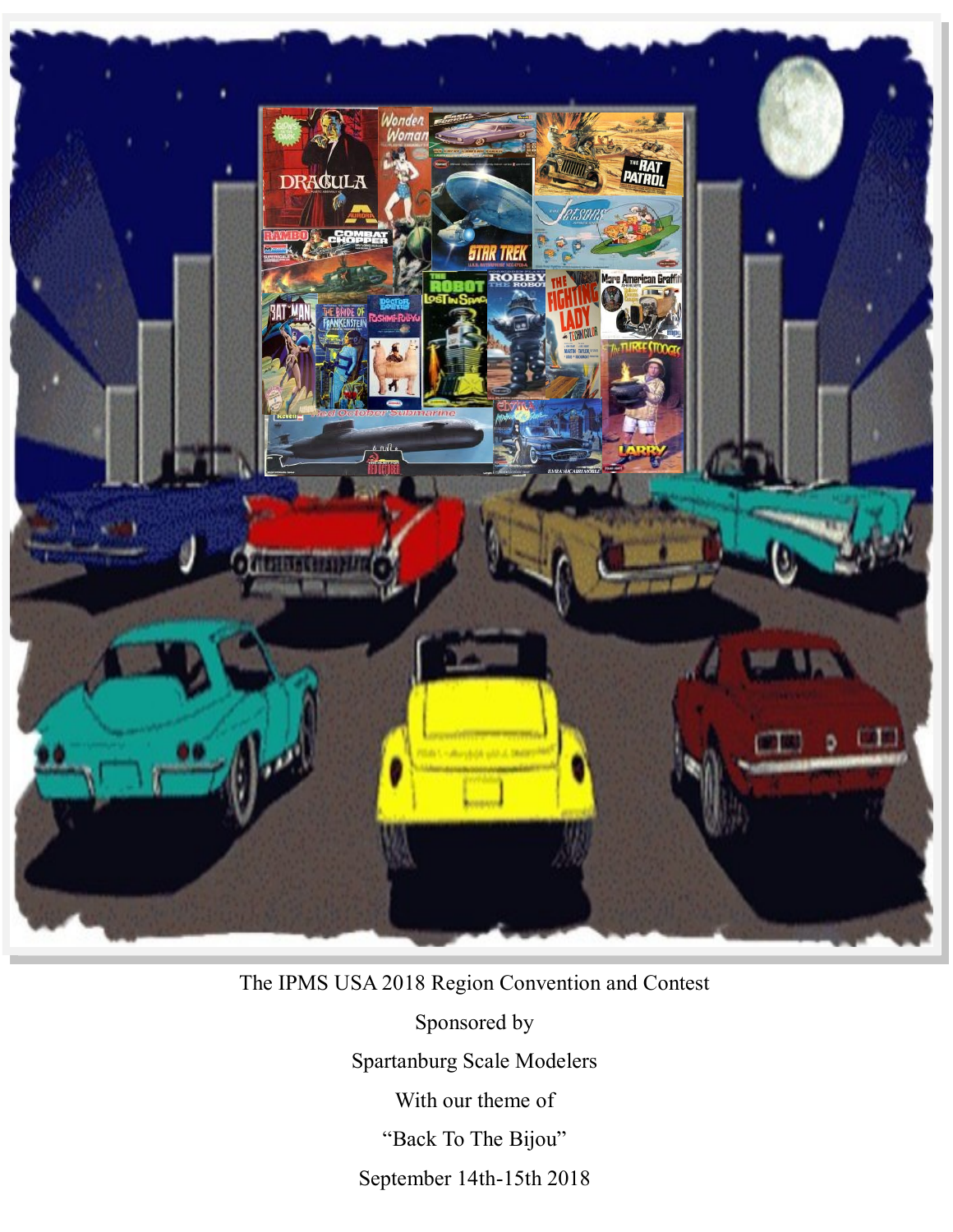# **CATEGORIES**

### **Juniors Pre Teen**

- **1.** Aircraft, all types and scales
- **2.** Armor, all types and scales
- **3.** Automotive, All Types
- **4.** Ships, all types and scales
- **5.** Dioramas
- **6.** Miscellaneous, all types and scales
- **Juniors Teens**
- **7.** Aircraft, all types and scales **8.** Armor, all types and scales
- **9.** Automotive, All Types
- **10.** Ships, all types and scales
- **11.** Dioramas
- **12.** Miscellaneous, all types and scales

### **Aircraft**

- **13.** Biplanes, all scales
- **14.** Prop, 1/72
- **15.** Prop, 1/48
- **16.** Prop, 1/32 or larger, all types
- **17.** Prop, multi-engine 1/72-1/48
- **18.** Jet, 1/72
- **19.** Jet, 1/48
- **20.** Jet, multi-engine, 1/72 to 1/48
- **21.** Jet, 1/32 or larger, all types
- **22.** Rotary wing, all Scales
- **23.** Civilian and racing, all types and scales
- **24.** 1/73 or smaller, all Types
- **25.** Aircraft Out of Box Prop and Jet, 1/72 or smaller
- **26.** Aircraft Out of Box Prop and Jet, 1/48 1/31
- **27.** Aircraft Out of Box, 1/32 or larger, Prop and Jet
- **28.** Aircraft Conversion, Scratch-builts, Vacuform, all types and scales

### **Armor**

- **29.** AFV's 1/48 or smaller
- **30.** AFV's closed, Allied WW 2, 1/40 1/32
- **31.** AFV's closed, German WW 2, 1/40 1/25th
- **32.** AFV's closed 1947 to Present, 1/40 1/25th
- **33.** AFV's open topped, all scales
- **34.** Halftracks and Armored Cars, 1/40 1/25th
- **35.** Softskins, 1/40 1/25th
- **36.** Artillery towed, all types and scales
- **37.** Armor Out of Box, all scales
- **38.** Conversion, Scratch-built, Vacuforms, all types and scales

### **Figures**

- **39.** Foot, 54 mm and smaller
- **40.** Foot, 55 mm and Larger
- **41.** Bust all scales and types
- **42.** Mounted, all scales
- **43.** Fantasy, TV and Movie all scales
- **44.** Conversion, Scratch-built, all types and scales

### **Dioramas**

- **45.** Armor- Aircraft-related,
- **46.** Automotive or nonmilitary
- **47.** Ship-Space Sci-Fi related-other

# **Space Craft**

- **48.** Fictional, spacecraft, all types and scales
- **49.** Non-fictional spacecraft, all types and scales
- **50.** Robots Power suits
- **51.** Spacecraft Out Of the Box all Types
- **52.** Scratch-built and Conversions All Types

#### **Automotive**

- **53.** Showroom Stock 1/20-1/25
- **54.** Street Rods Pre 1950 1/20-1/25
- **55.** Street Machines, Post 1950-1976 1/20-1/25
- **56.** Street Machines Tuners 1977- present
- **57.** Customs, all scales
- **58.** Customs TV and Movies 1/20-1/25
- **59.** Pickups, Vans, 4X4's 1/20-1/25
- **60.** Competition, open wheeled 1/20-1/25
- **61.** Competition Closed wheeled 1/20-1/25
- **62.** Competition Stock Car
- **63.** Competition Dragster 1/20-1/25
- **64.** Curbside, Blackouts, all scales,
- **65.** 1/32 or smaller, all types
- **66.** Motorcycles, all scales
- **67.** Light Commercial
- **68.** Big Rigs, Heavy Commercial, all scales
- **69.** Fire trucks Utility vehicles, Law Enforcement
- **70.** 1/19 or larger, all types
- **71.** Automotive Out of Box, non-competition 1/20-1/25
- **72.** Automotive Out of Box, competition, 1/20-1/25
- **73.** Conversions, Scratch-builts all types and scales

### **Ships**

- **74.** Boats, PT Boats All Types and Scales
- **75.** Sailing Ships, all types and scales
- **76.** Powered Ships, 1/700 or smaller
- **77.** Powered Ships, 1/600 or larger
- **78.** Powered Ships pre 1900 all scale
- **79.** Out of Box, all types and scales
- **80.** Submarines, all types and scales
- **81.** Ships Scratch-built or conversions all scales

#### **Miscellaneous**

- **82.** Collections, all types and scales
- **83.** Miscellaneous, all types and scales
- **84.** Animals Dead Or Alive
- **85.** Hypothetical, all types and scales
- **86.** Humor in Modeling, all types and scales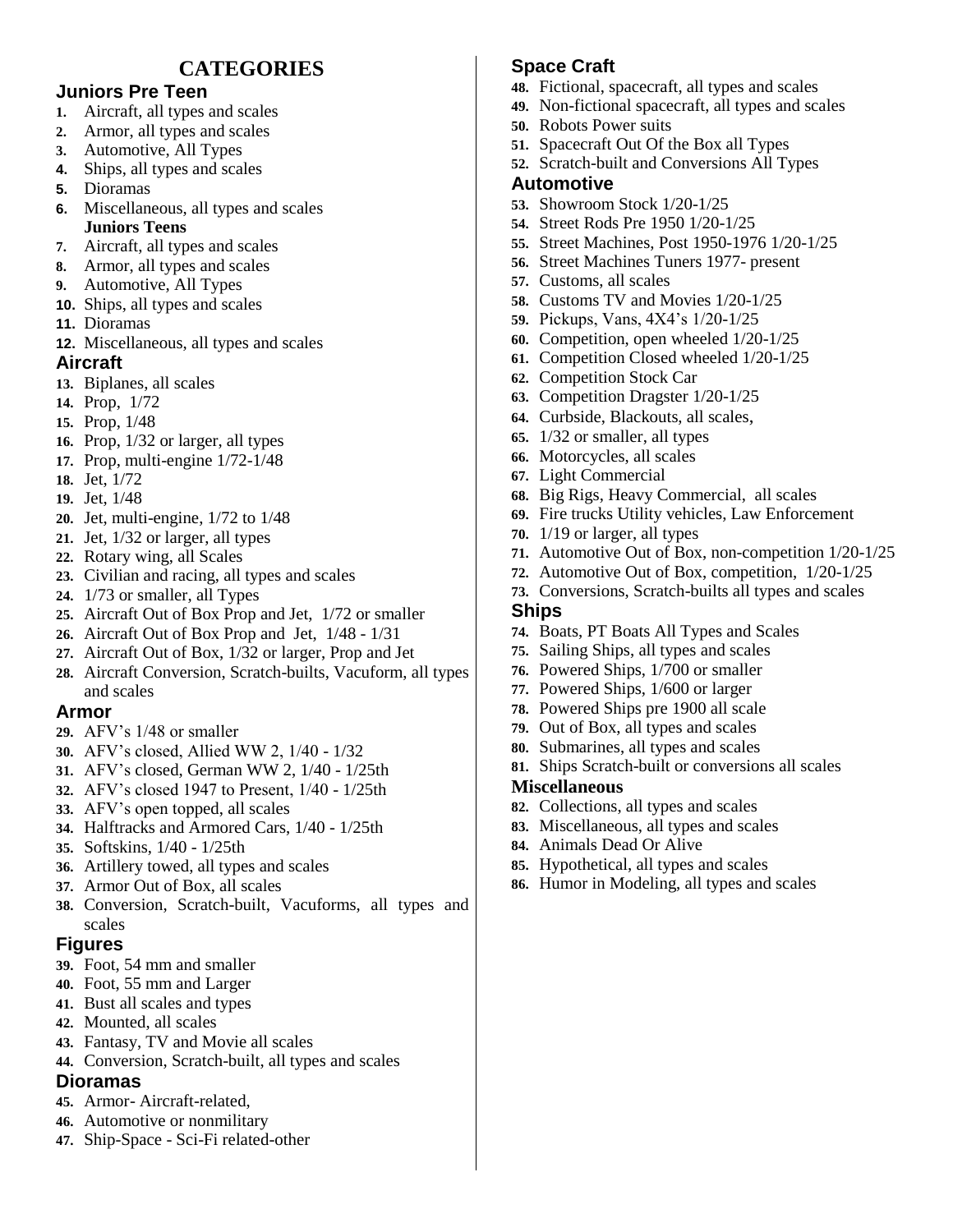

#### THE RULES **Contestants** do not have to be members of either IPMS/USA or the Spartanburg Scale Modelers in order to enter. **A model** may not be entered in more than one category. **Entry forms** *must* be filled out completely before entering the contest area. **Entries** should be the sole work of the person listed on the entry form. Any combination work must be listed. Ghost entries are accepted under the name of the builder. Entry fees are the same. **Entries** will be judged on basic construction, parts alignments, paint and paint schemes, decal application and overall authenticity or realism. **No** *Diecast* models allowed. **Figures** division are the exception to the above rule **Judges** will not be allowed to judge any category in which they are entered. **Judges reserve** the right to expand categories. You may enter in any category you wish. However, contest judges reserve the right to move an entry if deemed necessary. **Judges rulings** are final. Judges may disqualify anyone found breaking any rules. **First, Second and Third** place awards will be given in each category. Honorable Mention certificate will be given at judge's discretion. **Anti-sweep rules** are in effect. Only one award per person per category As per IPMS National rules. **Any model** placing in a previous IPMS/USA national, or winning a first in any IPMS/USA regional will be disqualified. We welcome these models for separate right.

display. **Out-of-the-Box** entries are permitted to: fill seams and gaps, sand off rivets, drill out holes, gun ports or exhausts, thin trailing edges, flaps and doors. You may add rigging or antennas if kit instructions indicate. *Kit instructions must be supplied or Box Art.*

**Bases** are allowed on individual models (non-diorama) as long as they do not depict a scene.

**Categories** Jet or Prop refer to Fighters, Fighter Bombers, Recon, and similar such aircraft.

**Categories** Multi engine refer to large winged aircraft, Bombers, Transport, and similar such aircraft.

**Automotive categories** unless indicated scales are 1/20- 1/25

**Dioramas** are defined as one or more models with two or more figures depicting a scene, place or time in history.

**Collections** are defined as a group of five or more models of a specific type, theme or subject.

**Hypothetical** subjects are defined as any device which theoretically could exist using current technology.

**Junior** division age requirements are 18 and under.

## **Spartanburg scale modelers and Inman Rec center are not responsible for damaged, lost or stolen property.**

Spartanburg scale modelers **Display Policy**

Entries deemed to be offensive to the general public. Spartanburg Scale Modelers reserves the right to remove such entries, at the discretion of the Head Judge or the Convention Chairmen

Judges Ruling are Final. **Disrespect to convention Staff and or Judges will mean ejection of entrant and entries. NO Refunds**

**Directions:** The Convention will be held at the **Inman Rec Center** 25 Oakland Ave Inman SC 29348 From Atlanta or Charlotte go to I-26 east to Imnan SC. Est. 3hours From Columbia SC and Asheville NC. I-26 exit 15 to US HWY 176 to Inman SC. Est. 1 1/2hours. From I-26 Oakland Ave is approximately 5 miles . Turn right the entrance to the Rec center is on the 3 hours from Knoxville Tenn., **Signs will be posted weather permitting**

The **Spartanburg Scale Modelers** are honored to host the Debbie Jean Bellew Kirkland Memorial Region 12 Convention and Contest. To honor our Departed Member, our Best in Show Award is in her Name

Patrick Alan Roberts JR. Memorial Best Junior Award Is for Patrick Roberts JR who was one of the first Juinior modelers to Join Spartanburg Scale in 1991